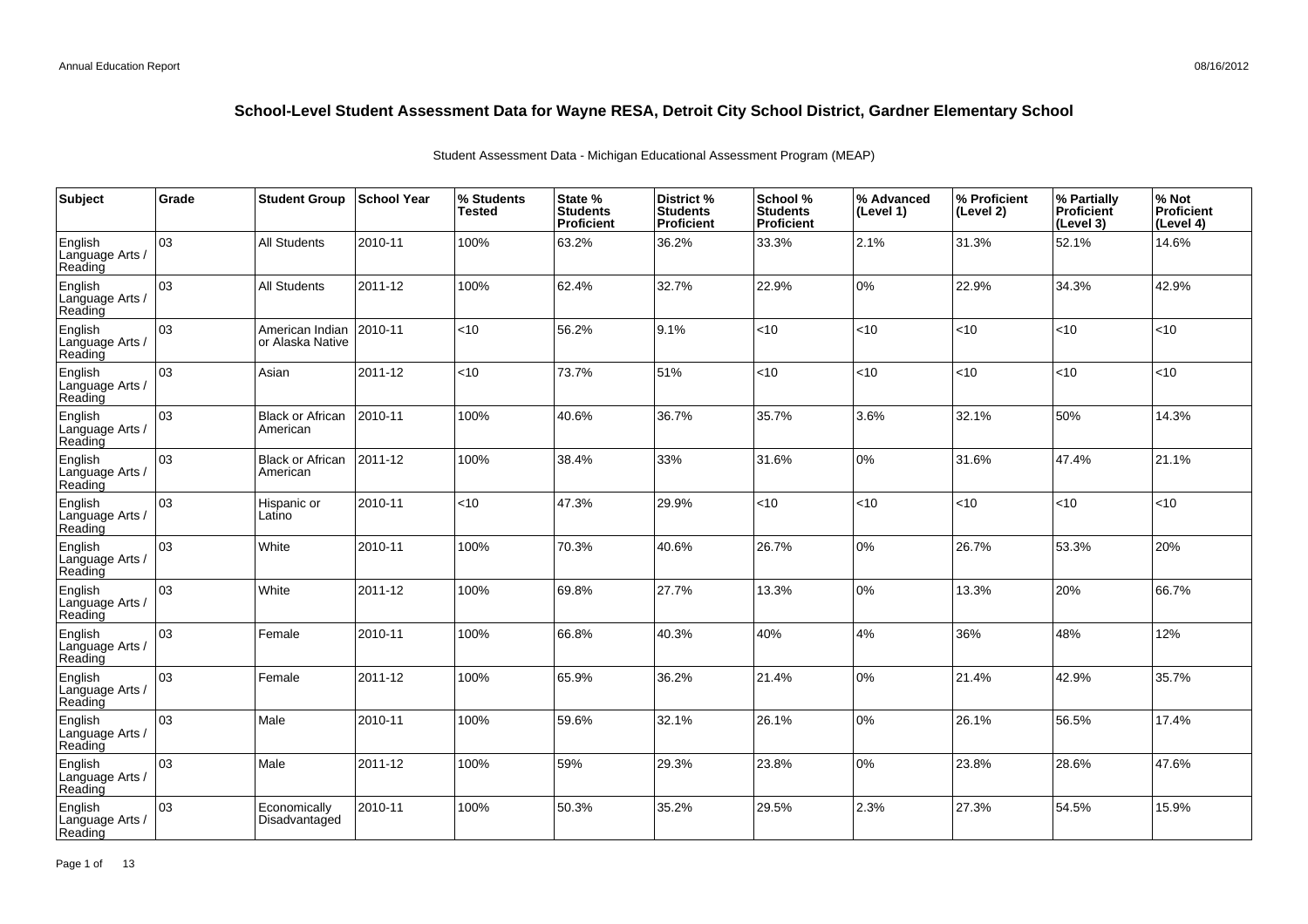| Subject                               | Grade | <b>Student Group</b>                 | <b>School Year</b> | % Students<br><b>Tested</b> | State %<br><b>Students</b><br><b>Proficient</b> | District %<br><b>Students</b><br><b>Proficient</b> | School %<br><b>Students</b><br>Proficient | % Advanced<br>(Level 1) | % Proficient<br>(Level 2) | % Partially<br>Proficient<br>(Level 3) | % Not<br>Proficient<br>(Level 4) |
|---------------------------------------|-------|--------------------------------------|--------------------|-----------------------------|-------------------------------------------------|----------------------------------------------------|-------------------------------------------|-------------------------|---------------------------|----------------------------------------|----------------------------------|
| English<br>Language Arts /<br>Reading | 03    | Economically<br>Disadvantaged        | 2011-12            | 100%                        | 49.5%                                           | 31.3%                                              | 21.2%                                     | 0%                      | 21.2%                     | 33.3%                                  | 45.5%                            |
| English<br>Language Arts /<br>Reading | 03    | Limited English<br>Proficient        | 2010-11            | 100%                        | 33.3%                                           | 32%                                                | 37.5%                                     | 0%                      | 37.5%                     | 43.8%                                  | 18.8%                            |
| English<br>Language Arts /<br>Reading | 03    | Limited English<br>Proficient        | 2011-12            | 100%                        | 34.7%                                           | 30%                                                | 5.9%                                      | 0%                      | 5.9%                      | 29.4%                                  | 64.7%                            |
| English<br>Language Arts /<br>Reading | 03    | Students with<br><b>Disabilities</b> | 2010-11            | <10                         | 32.2%                                           | 10.7%                                              | <10                                       | <10                     | < 10                      | < 10                                   | <10                              |
| English<br>Language Arts /<br>Reading | lоз   | Students with<br><b>Disabilities</b> | 2011-12            | <10                         | 34.3%                                           | 18%                                                | < 10                                      | < 10                    | $10^{-1}$                 | < 10                                   | $<$ 10                           |
| English<br>Language Arts /<br>Reading | 104   | All Students                         | 2010-11            | 100%                        | 63.5%                                           | 35.7%                                              | 38.2%                                     | 0%                      | 38.2%                     | 52.9%                                  | 8.8%                             |
| English<br>Language Arts /<br>Reading | 104   | <b>All Students</b>                  | 2011-12            | 100%                        | 67.7%                                           | 37.7%                                              | 31.1%                                     | 2.2%                    | 28.9%                     | 31.1%                                  | 37.8%                            |
| English<br>Language Arts /<br>Reading | 104   | American Indian<br>or Alaska Native  | 2011-12            | <10                         | 60.2%                                           | 16.7%                                              | <10                                       | <10                     | < 10                      | < 10                                   | <10                              |
| English<br>Language Arts /<br>Reading | 104   | Asian                                | 2010-11            | <10                         | 77.7%                                           | 69.6%                                              | < 10                                      | < 10                    | $<$ 10                    | < 10                                   | <10                              |
| English<br>Language Arts /<br>Reading | 04    | <b>Black or African</b><br>American  | 2010-11            | 100%                        | 40.8%                                           | 35%                                                | 40%                                       | 0%                      | 40%                       | 53.3%                                  | 6.7%                             |
| English<br>Language Arts /<br>Reading | 04    | <b>Black or African</b><br>American  | 2011-12            | 100%                        | 45.1%                                           | 36.8%                                              | 44%                                       | 4%                      | 40%                       | 28%                                    | 28%                              |
| English<br>Language Arts /<br>Reading | 04    | Hispanic or<br>Latino                | 2010-11            | <10                         | 49.8%                                           | 38.2%                                              | <10                                       | < 10                    | <10                       | <10                                    | <10                              |
| English<br>Language Arts /<br>Reading | 104   | Hispanic or<br>Latino                | 2011-12            | < 10                        | 54.1%                                           | 41.3%                                              | < 10                                      | < 10                    | < 10                      | < 10                                   | $<$ 10                           |
| English<br>Language Arts<br>Reading   | 04    | White                                | 2010-11            | 100%                        | 70.5%                                           | 36.3%                                              | 31.3%                                     | 0%                      | 31.3%                     | 62.5%                                  | 6.3%                             |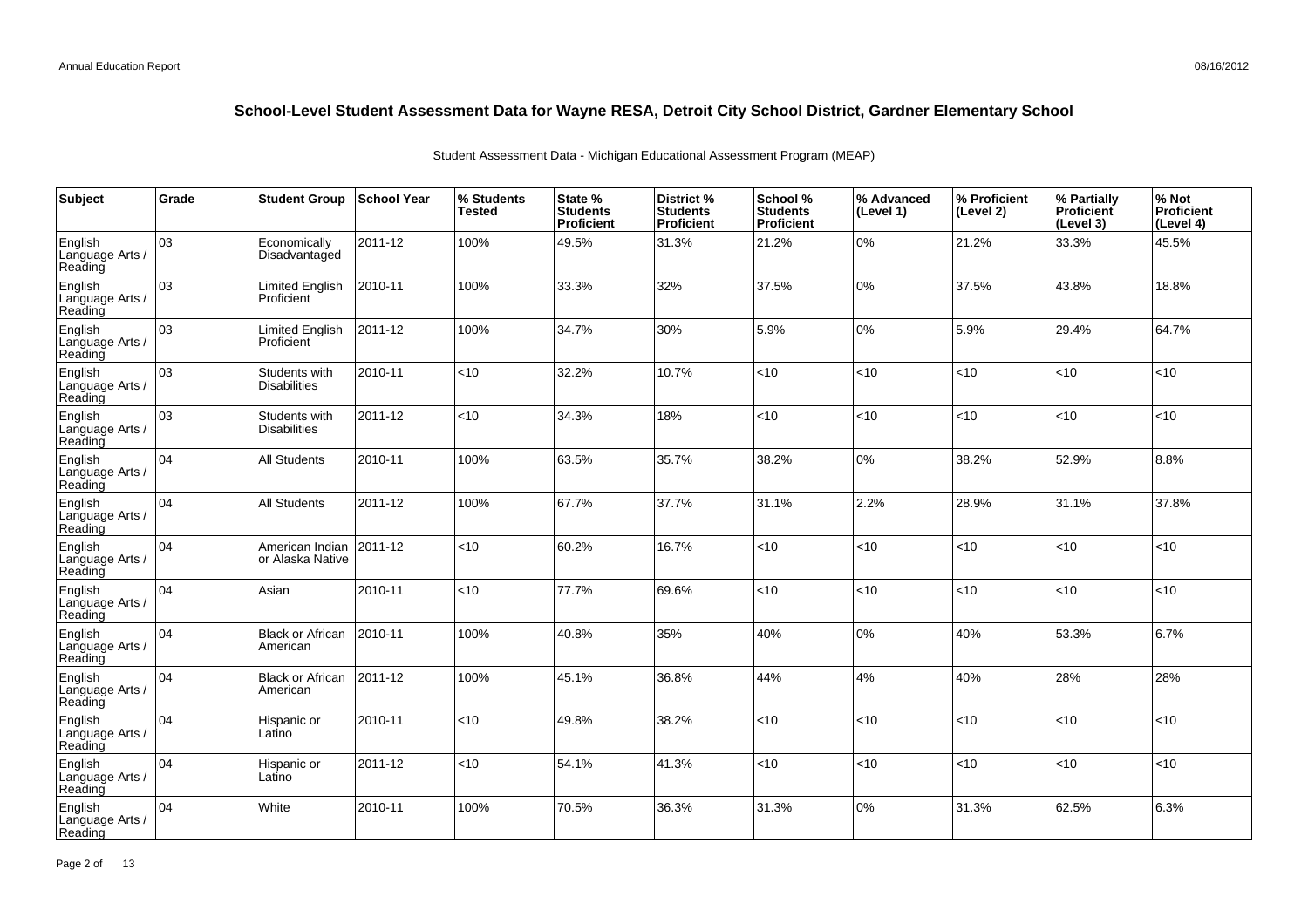| Subject                               | Grade | <b>Student Group</b>                 | School Year | % Students<br><b>Tested</b> | State %<br><b>Students</b><br>Proficient | District %<br><b>Students</b><br><b>Proficient</b> | School %<br><b>Students</b><br><b>Proficient</b> | % Advanced<br>(Level 1) | % Proficient<br>(Level 2) | % Partially<br>Proficient<br>(Level 3) | % Not<br>Proficient<br>(Level 4) |
|---------------------------------------|-------|--------------------------------------|-------------|-----------------------------|------------------------------------------|----------------------------------------------------|--------------------------------------------------|-------------------------|---------------------------|----------------------------------------|----------------------------------|
| English<br>Language Arts /<br>Reading | 04    | White                                | 2011-12     | 100%                        | 74.4%                                    | 41.7%                                              | 13.3%                                            | $0\%$                   | 13.3%                     | 40%                                    | 46.7%                            |
| English<br>Language Arts /<br>Reading | 04    | Female                               | 2010-11     | 100%                        | 67.4%                                    | 39.9%                                              | 47.1%                                            | 0%                      | 47.1%                     | 52.9%                                  | 0%                               |
| English<br>Language Arts /<br>Reading | 04    | Female                               | 2011-12     | 100%                        | 71.7%                                    | 44.1%                                              | 37.5%                                            | 4.2%                    | 33.3%                     | 29.2%                                  | 33.3%                            |
| English<br>Language Arts /<br>Reading | 04    | Male                                 | 2010-11     | 100%                        | 59.7%                                    | 31.6%                                              | 29.4%                                            | 0%                      | 29.4%                     | 52.9%                                  | 17.6%                            |
| English<br>Language Arts /<br>Reading | 04    | Male                                 | 2011-12     | 100%                        | 63.7%                                    | 31.1%                                              | 23.8%                                            | 0%                      | 23.8%                     | 33.3%                                  | 42.9%                            |
| English<br>Language Arts /<br>Reading | 04    | Economically<br>Disadvantaged        | 2010-11     | 100%                        | 50%                                      | 35.1%                                              | 39.3%                                            | 0%                      | 39.3%                     | 53.6%                                  | 7.1%                             |
| English<br>Language Arts<br>Reading   | 04    | Economically<br>Disadvantaged        | 2011-12     | 100%                        | 55%                                      | 36.2%                                              | 28.9%                                            | 2.6%                    | 26.3%                     | 31.6%                                  | 39.5%                            |
| English<br>Language Arts<br>Reading   | 04    | <b>Limited English</b><br>Proficient | 2010-11     | 100%                        | 33%                                      | 39%                                                | 35.7%                                            | 0%                      | 35.7%                     | 57.1%                                  | 7.1%                             |
| English<br>Language Arts /<br>Reading | 04    | <b>Limited English</b><br>Proficient | 2011-12     | 100%                        | 38.8%                                    | 40%                                                | 18.2%                                            | 0%                      | 18.2%                     | 31.8%                                  | 50%                              |
| English<br>Language Arts<br>Reading   | 04    | Students with<br><b>Disabilities</b> | 2010-11     | <10                         | 29.7%                                    | 8.9%                                               | < 10                                             | <10                     | <10                       | $ $ < 10                               | <10                              |
| English<br>Language Arts<br>Reading   | 04    | Students with<br><b>Disabilities</b> | 2011-12     | < 10                        | 35%                                      | 16.6%                                              | < 10                                             | <10                     | <10                       | < 10                                   | <10                              |
| English<br>Language Arts<br>Reading   | 05    | All Students                         | 2010-11     | 100%                        | 65.3%                                    | 40.4%                                              | 63.6%                                            | 18.2%                   | 45.5%                     | 33.3%                                  | 3%                               |
| English<br>Language Arts<br>Reading   | l 05  | All Students                         | 2011-12     | 100%                        | 68.8%                                    | 40.6%                                              | 56.7%                                            | 6.7%                    | 50%                       | 20%                                    | 23.3%                            |
| English<br>Language Arts<br>Reading   | 05    | American Indian<br>or Alaska Native  | 2010-11     | $<$ 10                      | 58.3%                                    | 38.5%                                              | < 10                                             | <10                     | < 10                      | < 10                                   | <10                              |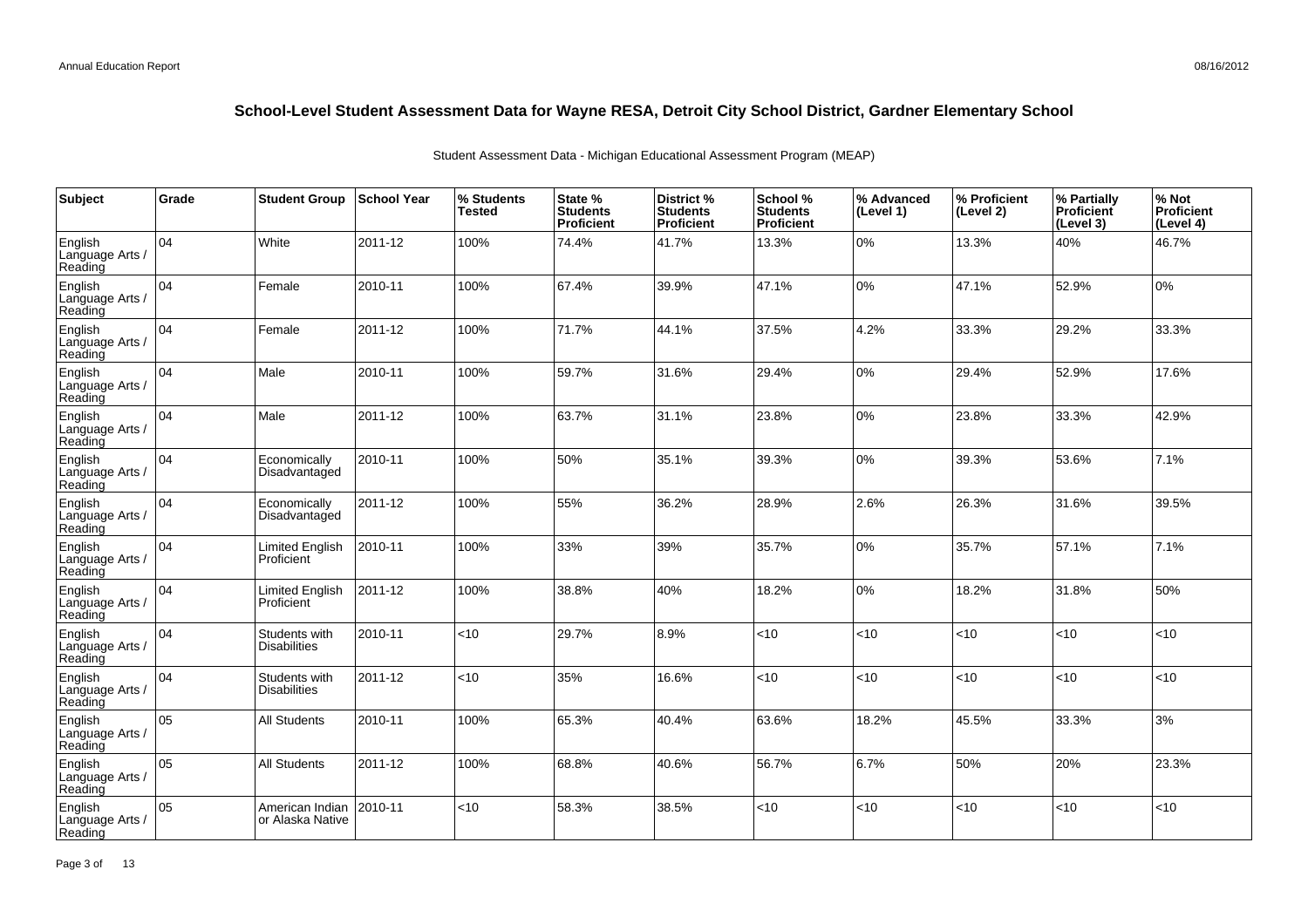| <b>Subject</b>                        | Grade | <b>Student Group</b>                | <b>School Year</b> | % Students<br><b>Tested</b> | State %<br><b>Students</b><br><b>Proficient</b> | District %<br><b>Students</b><br>Proficient | School %<br><b>Students</b><br><b>Proficient</b> | % Advanced<br>(Level 1) | % Proficient<br>(Level 2) | % Partially<br>Proficient<br>(Level 3) | % Not<br>Proficient<br>(Level 4) |
|---------------------------------------|-------|-------------------------------------|--------------------|-----------------------------|-------------------------------------------------|---------------------------------------------|--------------------------------------------------|-------------------------|---------------------------|----------------------------------------|----------------------------------|
| English<br>Language Arts /<br>Reading | 05    | Asian                               | 2010-11            | <10                         | 79.5%                                           | 68.1%                                       | <10                                              | < 10                    | < 10                      | < 10                                   | <10                              |
| English<br>Language Arts /<br>Reading | 05    | Asian                               | 2011-12            | <10                         | 81.1%                                           | 61.7%                                       | <10                                              | < 10                    | < 10                      | < 10                                   | <10                              |
| English<br>Language Arts /<br>Reading | 05    | <b>Black or African</b><br>American | 2010-11            | 100%                        | 45.4%                                           | 39.9%                                       | 46.7%                                            | 6.7%                    | 40%                       | 53.3%                                  | 0%                               |
| English<br>Language Arts /<br>Reading | 05    | <b>Black or African</b><br>American | 2011-12            | 100%                        | 48.3%                                           | 39.3%                                       | 70%                                              | 0%                      | 70%                       | 20%                                    | 10%                              |
| English<br>Language Arts /<br>Reading | 05    | Hispanic or<br>Latino               | 2010-11            | <10                         | 51.8%                                           | 41.4%                                       | <10                                              | <10                     | < 10                      | <10                                    | <10                              |
| English<br>Language Arts /<br>Reading | 05    | Hispanic or<br>Latino               | 2011-12            | <10                         | 57%                                             | 46.4%                                       | < 10                                             | <10                     | < 10                      | < 10                                   | $<$ 10                           |
| English<br>Language Arts /<br>Reading | 05    | White                               | 2010-11            | 100%                        | 71.4%                                           | 43.8%                                       | 78.6%                                            | 28.6%                   | 50%                       | 14.3%                                  | 7.1%                             |
| English<br>Language Arts /<br>Reading | 05    | White                               | 2011-12            | 100%                        | 74.8%                                           | 43.5%                                       | 35.7%                                            | 7.1%                    | 28.6%                     | 21.4%                                  | 42.9%                            |
| English<br>Language Arts /<br>Reading | 05    | Female                              | 2010-11            | 100%                        | 68.4%                                           | 44.2%                                       | 73.3%                                            | 20%                     | 53.3%                     | 20%                                    | 6.7%                             |
| English<br>Language Arts /<br>Reading | 05    | Female                              | 2011-12            | 100%                        | 71.7%                                           | 43.6%                                       | 53.8%                                            | 0%                      | 53.8%                     | 23.1%                                  | 23.1%                            |
| English<br>Language Arts /<br>Reading | 05    | Male                                | 2010-11            | 100%                        | 62.2%                                           | 36.7%                                       | 55.6%                                            | 16.7%                   | 38.9%                     | 44.4%                                  | 0%                               |
| English<br>Language Arts /<br>Reading | 05    | Male                                | 2011-12            | 100%                        | 65.9%                                           | 37.7%                                       | 58.8%                                            | 11.8%                   | 47.1%                     | 17.6%                                  | 23.5%                            |
| English<br>Language Arts /<br>Reading | 05    | Economically<br>Disadvantaged       | 2010-11            | 100%                        | 51.9%                                           | 39.4%                                       | 63%                                              | 22.2%                   | 40.7%                     | 33.3%                                  | 3.7%                             |
| English<br>Language Arts<br>Reading   | 05    | Economically<br>Disadvantaged       | 2011-12            | 100%                        | 56.1%                                           | 39.1%                                       | 55.2%                                            | 6.9%                    | 48.3%                     | 20.7%                                  | 24.1%                            |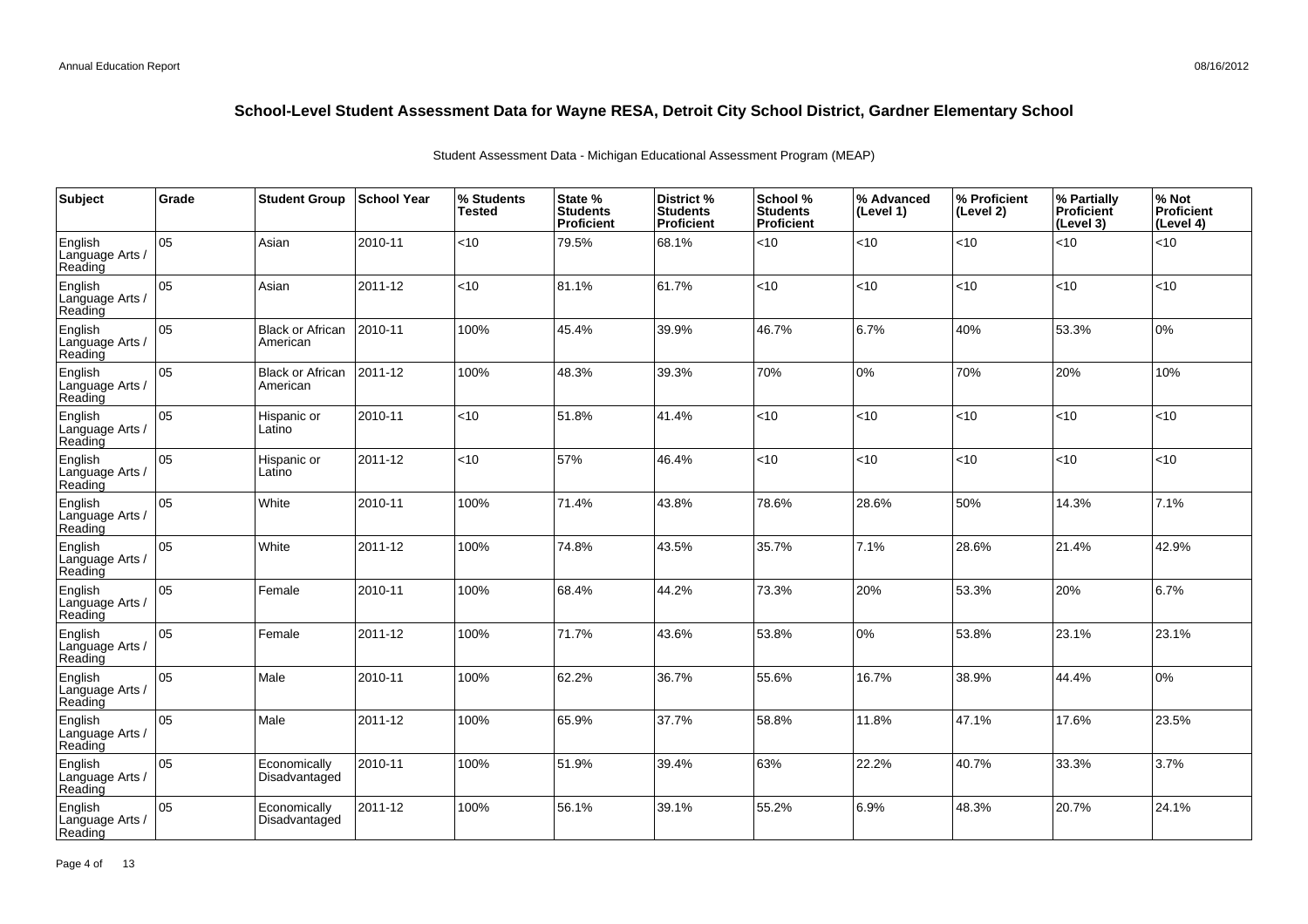| <b>Subject</b>                        | Grade | <b>Student Group</b>                 | <b>School Year</b> | % Students<br>Tested | State %<br><b>Students</b><br>Proficient | District %<br><b>Students</b><br><b>Proficient</b> | School %<br><b>Students</b><br><b>Proficient</b> | % Advanced<br>(Level 1) | % Proficient<br>(Level 2) | % Partially<br><b>Proficient</b><br>(Level 3) | % Not<br><b>Proficient</b><br>(Level 4) |
|---------------------------------------|-------|--------------------------------------|--------------------|----------------------|------------------------------------------|----------------------------------------------------|--------------------------------------------------|-------------------------|---------------------------|-----------------------------------------------|-----------------------------------------|
| English<br>Language Arts /<br>Reading | 05    | <b>Limited English</b><br>Proficient | 2010-11            | 100%                 | 29.8%                                    | 44.2%                                              | 81.3%                                            | 31.3%                   | 50%                       | 12.5%                                         | 6.3%                                    |
| English<br>Language Arts /<br>Reading | 05    | <b>Limited English</b><br>Proficient | 2011-12            | 100%                 | 36.9%                                    | 46.8%                                              | 52.9%                                            | 10%                     | 52.9%                     | 23.5%                                         | 23.5%                                   |
| English<br>Language Arts /<br>Reading | lo5   | Students with<br><b>Disabilities</b> | 2010-11            | <10                  | 28%                                      | 10.7%                                              | <10                                              | < 10                    | <10                       | < 10                                          | <10                                     |
| English<br>Language Arts /<br>Reading | 05    | Students with<br><b>Disabilities</b> | 2011-12            | <10                  | 34.2%                                    | 18.2%                                              | <10                                              | < 10                    | $<$ 10                    | < 10                                          | <10                                     |
| <b>Mathematics</b>                    | 03    | <b>All Students</b>                  | 2010-11            | 97.9%                | 34.8%                                    | 12.6%                                              | 10.6%                                            | 0%                      | 10.6%                     | 29.8%                                         | 59.6%                                   |
| Mathematics                           | 03    | <b>All Students</b>                  | 2011-12            | 100%                 | 36.3%                                    | 9.7%                                               | 11.4%                                            | 0%                      | 11.4%                     | 31.4%                                         | 57.1%                                   |
| <b>Mathematics</b>                    | 03    | American Indian<br>or Alaska Native  | 2010-11            | $<$ 10               | 24.2%                                    | 16.7%                                              | $<$ 10                                           | < 10                    | <10                       | < 10                                          | <10                                     |
| Mathematics                           | 03    | Asian                                | 2011-12            | <10                  | 62.9%                                    | 30.6%                                              | <10                                              | < 10                    | <10                       | <10                                           | <10                                     |
| Mathematics                           | 03    | <b>Black or African</b><br>American  | 2010-11            | 96.4%                | 14.6%                                    | 12.3%                                              | 3.7%                                             | 0%                      | 3.7%                      | 33.3%                                         | 63%                                     |
| Mathematics                           | 03    | <b>Black or African</b><br>American  | 2011-12            | 100%                 | 14.5%                                    | 9.2%                                               | 10.5%                                            | 0%                      | 10.5%                     | 26.3%                                         | 63.2%                                   |
| Mathematics                           | 03    | Hispanic or<br>Latino                | 2010-11            | <10                  | 21.8%                                    | 13.2%                                              | <10                                              | < 10                    | <10                       | <10                                           | <10                                     |
| <b>Mathematics</b>                    | 03    | White                                | 2010-11            | 100%                 | 40.5%                                    | 13.8%                                              | 13.3%                                            | 0%                      | 13.3%                     | 26.7%                                         | 60%                                     |
| <b>Mathematics</b>                    | 03    | White                                | 2011-12            | 100%                 | 42.3%                                    | 10%                                                | 13.3%                                            | 0%                      | 13.3%                     | 40%                                           | 46.7%                                   |
| Mathematics                           | 03    | Female                               | 2010-11            | 96%                  | 33.4%                                    | 12.5%                                              | 4.2%                                             | 0%                      | 4.2%                      | 37.5%                                         | 58.3%                                   |
| Mathematics                           | 03    | Female                               | 2011-12            | 100%                 | 34.9%                                    | 9.5%                                               | 7.1%                                             | 0%                      | 7.1%                      | 28.6%                                         | 64.3%                                   |
| Mathematics                           | 03    | Male                                 | 2010-11            | 100%                 | 36.3%                                    | 12.6%                                              | 17.4%                                            | 0%                      | 17.4%                     | 21.7%                                         | 60.9%                                   |
| Mathematics                           | 03    | Male                                 | 2011-12            | 100%                 | 37.6%                                    | 9.9%                                               | 14.3%                                            | 0%                      | 14.3%                     | 33.3%                                         | 52.4%                                   |
| Mathematics                           | 03    | Economically<br>Disadvantaged        | 2010-11            | 97.7%                | 21.6%                                    | 11.8%                                              | 7%                                               | 0%                      | 7%                        | 32.6%                                         | 60.5%                                   |
| <b>Mathematics</b>                    | 03    | Economically<br>Disadvantaged        | 2011-12            | 100%                 | 23%                                      | 8.9%                                               | 9.1%                                             | 0%                      | 9.1%                      | 33.3%                                         | 57.6%                                   |
| <b>Mathematics</b>                    | 03    | <b>Limited English</b><br>Proficient | 2010-11            | 100%                 | 19.7%                                    | 13.9%                                              | 25%                                              | 10%                     | 25%                       | 25%                                           | 50%                                     |
| <b>Mathematics</b>                    | 03    | <b>Limited English</b><br>Proficient | 2011-12            | 100%                 | 21.9%                                    | 12.2%                                              | 11.8%                                            | 0%                      | 11.8%                     | 29.4%                                         | 58.8%                                   |
| <b>Mathematics</b>                    | 03    | Students with<br><b>Disabilities</b> | 2010-11            | <10                  | 17.2%                                    | 2.9%                                               | $<$ 10                                           | <10                     | $<$ 10                    | <10                                           | <10                                     |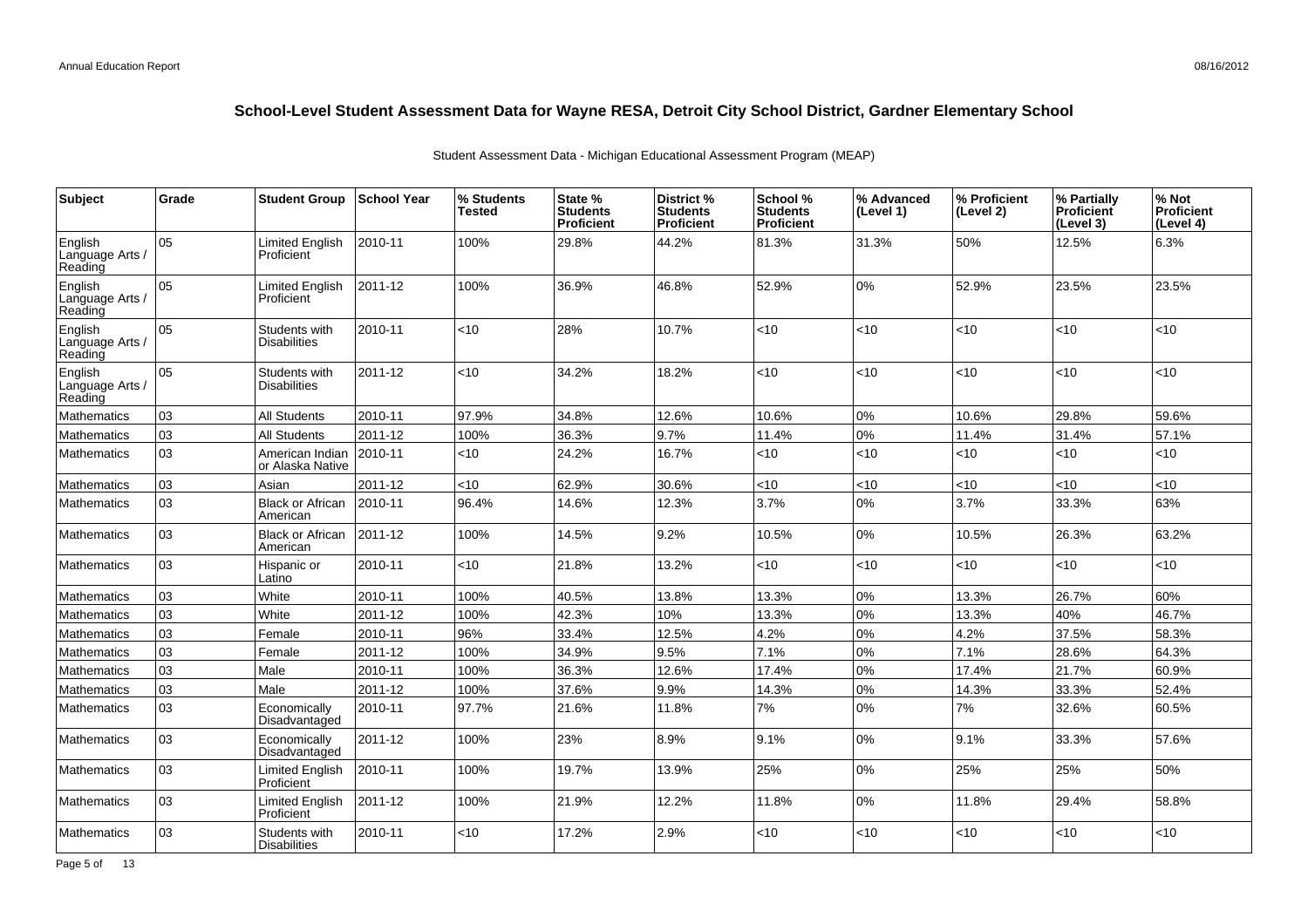| Subject                          | Grade | <b>Student Group</b>                        | School Year   | % Students<br>Tested | State %<br><b>Students</b><br>Proficient | District %<br><b>Students</b><br><b>Proficient</b> | School %<br><b>Students</b><br>Proficient | % Advanced<br>(Level 1) | % Proficient<br>(Level 2) | % Partially<br><b>Proficient</b><br>(Level 3) | % Not<br>Proficient<br>(Level 4) |
|----------------------------------|-------|---------------------------------------------|---------------|----------------------|------------------------------------------|----------------------------------------------------|-------------------------------------------|-------------------------|---------------------------|-----------------------------------------------|----------------------------------|
| <b>Mathematics</b>               | 03    | Students with<br><b>Disabilities</b>        | 2011-12       | $<$ 10               | 18.5%                                    | 4.9%                                               | <10                                       | <10                     | <10                       | <10                                           | <10                              |
| <b>Mathematics</b>               | 04    | <b>All Students</b>                         | 2010-11       | 100%                 | 39.6%                                    | 14.4%                                              | 26.5%                                     | 0%                      | 26.5%                     | 14.7%                                         | 58.8%                            |
| <b>Mathematics</b>               | 04    | <b>All Students</b>                         | 2011-12       | 100%                 | 39.9%                                    | 11.1%                                              | 17.8%                                     | 0%                      | 17.8%                     | 22.2%                                         | 60%                              |
| <b>Mathematics</b>               | 04    | American Indian 2011-12<br>or Alaska Native |               | $<$ 10               | 29.9%                                    | 30.8%                                              | <10                                       | <10                     | <10                       | < 10                                          | <10                              |
| Mathematics                      | 04    | Asian                                       | 2010-11       | <10                  | 68.2%                                    | 60.7%                                              | <10                                       | < 10                    | < 10                      | <10                                           | <10                              |
| <b>Mathematics</b>               | 04    | <b>Black or African</b><br>American         | 2010-11       | 100%                 | 17.3%                                    | 14%                                                | 20%                                       | 0%                      | 20%                       | 13.3%                                         | 66.7%                            |
| <b>Mathematics</b>               | 04    | <b>Black or African</b><br>American         | $ 2011 - 12 $ | 100%                 | 15.9%                                    | 9.7%                                               | 16%                                       | 0%                      | 16%                       | 16%                                           | 68%                              |
| <b>Mathematics</b>               | 04    | Hispanic or<br>Latino                       | 2010-11       | <10                  | 25.1%                                    | 13.3%                                              | <10                                       | <10                     | <10                       | $<10$                                         | <10                              |
| <b>Mathematics</b>               | 04    | Hispanic or<br>Latino                       | 2011-12       | <10                  | 26.1%                                    | 16.6%                                              | $<$ 10                                    | < 10                    | $<$ 10                    | < 10                                          | <10                              |
| <b>Mathematics</b>               | 04    | White                                       | 2010-11       | 100%                 | 46%                                      | 14.6%                                              | 31.3%                                     | 0%                      | 31.3%                     | 18.8%                                         | 50%                              |
| <b>Mathematics</b>               | 04    | White                                       | 2011-12       | 100%                 | 46.4%                                    | 16.3%                                              | 20%                                       | $0\%$                   | 20%                       | 20%                                           | 60%                              |
| Mathematics                      | 04    | Female                                      | 2010-11       | 100%                 | 37.8%                                    | 13.9%                                              | 29.4%                                     | 0%                      | 29.4%                     | 5.9%                                          | 64.7%                            |
| <b>Mathematics</b>               | 04    | Female                                      | 2011-12       | 100%                 | 38.5%                                    | 10.9%                                              | 20.8%                                     | 0%                      | 20.8%                     | 20.8%                                         | 58.3%                            |
| <b>Mathematics</b>               | 04    | Male                                        | 2010-11       | 100%                 | 41.4%                                    | 15%                                                | 23.5%                                     | 0%                      | 23.5%                     | 23.5%                                         | 52.9%                            |
| <b>Mathematics</b>               | 04    | Male                                        | 2011-12       | 100%                 | 41.2%                                    | 11.3%                                              | 14.3%                                     | 0%                      | 14.3%                     | 23.8%                                         | 61.9%                            |
| <b>Mathematics</b>               | 04    | Economically<br><b>Disadvantaged</b>        | 2010-11       | 100%                 | 25.3%                                    | 14.3%                                              | 28.6%                                     | 0%                      | 28.6%                     | 14.3%                                         | 57.1%                            |
| <b>Mathematics</b>               | 04    | Economically<br>Disadvantaged               | 2011-12       | 100%                 | 25.3%                                    | 10.3%                                              | 18.4%                                     | 0%                      | 18.4%                     | 15.8%                                         | 65.8%                            |
| <b>Mathematics</b>               | 04    | <b>Limited English</b><br>Proficient        | 2010-11       | 100%                 | 19.2%                                    | 15.9%                                              | 28.6%                                     | $0\%$                   | 28.6%                     | 14.3%                                         | 57.1%                            |
| <b>Mathematics</b>               | 04    | <b>Limited English</b><br>Proficient        | 2011-12       | 100%                 | 20.9%                                    | 18%                                                | 22.7%                                     | 0%                      | 22.7%                     | 27.3%                                         | 50%                              |
| <b>Mathematics</b>               | 04    | Students with<br><b>Disabilities</b>        | 2010-11       | <10                  | 18.2%                                    | 6.3%                                               | $<$ 10                                    | < 10                    | $<$ 10                    | < 10                                          | <10                              |
| <b>Mathematics</b>               | 04    | Students with<br><b>Disabilities</b>        | 2011-12       | <10                  | 18.3%                                    | 7.1%                                               | <10                                       | <10                     | $<$ 10                    | < 10                                          | <10                              |
| <b>Mathematics</b>               | 05    | <b>All Students</b>                         | 2010-11       | 97%                  | 38.5%                                    | 13.9%                                              | 65.6%                                     | 15.6%                   | 50%                       | 21.9%                                         | 12.5%                            |
| <b>Mathematics</b>               | 05    | <b>All Students</b>                         | 2011-12       | 100%                 | 39.6%                                    | 11.4%                                              | 61.3%                                     | 0%                      | 61.3%                     | 9.7%                                          | 29%                              |
| Mathematics                      | 05    | American Indian<br>or Alaska Native         | 2010-11       | $<$ 10               | 27.1%                                    | 4%                                                 | <10                                       | < 10                    | $<$ 10                    | < 10                                          | <10                              |
| Mathematics<br>Page 6 of<br>- 13 | 05    | Asian                                       | 2010-11       | $<$ 10               | 70.6%                                    | 48.3%                                              | <10                                       | <10                     | < 10                      | $<$ 10                                        | <10                              |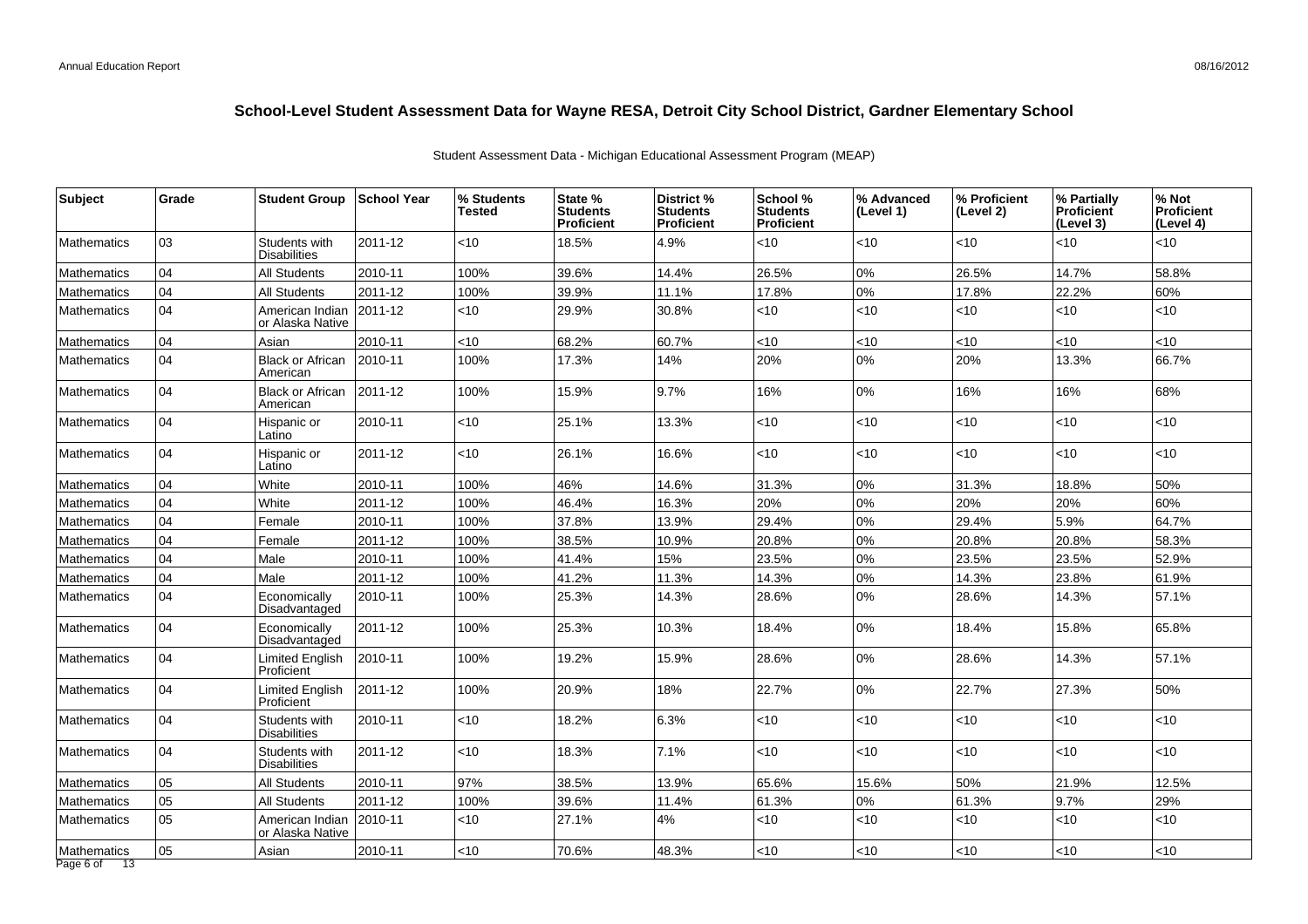| <b>Subject</b>     | Grade | <b>Student Group</b>                 | <b>School Year</b> | % Students<br><b>Tested</b> | State %<br><b>Students</b><br><b>Proficient</b> | <b>District %</b><br><b>Students</b><br><b>Proficient</b> | School %<br><b>Students</b><br><b>Proficient</b> | % Advanced<br>(Level 1) | % Proficient<br>(Level 2) | % Partially<br>Proficient<br>(Level 3) | % Not<br>Proficient<br>(Level 4) |
|--------------------|-------|--------------------------------------|--------------------|-----------------------------|-------------------------------------------------|-----------------------------------------------------------|--------------------------------------------------|-------------------------|---------------------------|----------------------------------------|----------------------------------|
| <b>Mathematics</b> | 05    | Asian                                | 2011-12            | <10                         | 71.4%                                           | 53.1%                                                     | <10                                              | < 10                    | <10                       | < 10                                   | <10                              |
| <b>Mathematics</b> | 05    | <b>Black or African</b><br>American  | 2010-11            | 93.3%                       | 17.5%                                           | 13.3%                                                     | 57.1%                                            | $0\%$                   | 57.1%                     | 28.6%                                  | 14.3%                            |
| <b>Mathematics</b> | 05    | <b>Black or African</b><br>American  | 2011-12            | 100%                        | 17%                                             | 9.8%                                                      | 60%                                              | 0%                      | 60%                       | 20%                                    | 20%                              |
| <b>Mathematics</b> | 05    | Hispanic or<br>Latino                | 2010-11            | $<$ 10                      | 24.6%                                           | 15.3%                                                     | $<$ 10                                           | < 10                    | <10                       | < 10                                   | <10                              |
| Mathematics        | 05    | Hispanic or<br>Latino                | 2011-12            | <10                         | 26.2%                                           | 17.7%                                                     | $<$ 10                                           | < 10                    | <10                       | < 10                                   | <10                              |
| <b>Mathematics</b> | 05    | White                                | 2010-11            | 100%                        | 44.2%                                           | 15.8%                                                     | 71.4%                                            | 28.6%                   | 42.9%                     | 14.3%                                  | 14.3%                            |
| <b>Mathematics</b> | 05    | White                                | 2011-12            | 100%                        | 45.7%                                           | 15.9%                                                     | 53.3%                                            | 0%                      | 53.3%                     | 0%                                     | 46.7%                            |
| Mathematics        | 05    | Female                               | 2010-11            | 93.3%                       | 36.3%                                           | 13.3%                                                     | 64.3%                                            | 14.3%                   | 50%                       | 28.6%                                  | 7.1%                             |
| <b>Mathematics</b> | 05    | Female                               | 2011-12            | 100%                        | 37.5%                                           | 9.8%                                                      | 50%                                              | 0%                      | 50%                       | 14.3%                                  | 35.7%                            |
| <b>Mathematics</b> | 05    | Male                                 | 2010-11            | 100%                        | 40.6%                                           | 14.5%                                                     | 66.7%                                            | 16.7%                   | 50%                       | 16.7%                                  | 16.7%                            |
| Mathematics        | 05    | Male                                 | 2011-12            | 100%                        | 41.6%                                           | 12.9%                                                     | 70.6%                                            | 0%                      | 70.6%                     | 5.9%                                   | 23.5%                            |
| <b>Mathematics</b> | 05    | Economically<br>Disadvantaged        | 2010-11            | 96.3%                       | 24.1%                                           | 13.2%                                                     | 73.1%                                            | 19.2%                   | 53.8%                     | 15.4%                                  | 11.5%                            |
| <b>Mathematics</b> | 05    | Economically<br>Disadvantaged        | 2011-12            | 100%                        | 24.9%                                           | 10.8%                                                     | 60%                                              | 0%                      | 60%                       | 10%                                    | 30%                              |
| <b>Mathematics</b> | 05    | <b>Limited English</b><br>Proficient | 2010-11            | 100%                        | 18%                                             | 17.6%                                                     | 75%                                              | 31.3%                   | 43.8%                     | 12.5%                                  | 12.5%                            |
| <b>Mathematics</b> | 05    | <b>Limited English</b><br>Proficient | 2011-12            | 100%                        | 21.7%                                           | 21%                                                       | 64.7%                                            | 0%                      | 64.7%                     | 11.8%                                  | 23.5%                            |
| Mathematics        | 05    | Students with<br><b>Disabilities</b> | 2010-11            | $<$ 10                      | 14.4%                                           | 3.8%                                                      | $<$ 10                                           | < 10                    | $<$ 10                    | < 10                                   | <10                              |
| <b>Mathematics</b> | 05    | Students with<br><b>Disabilities</b> | 2011-12            | <10                         | 16%                                             | 4.9%                                                      | $<$ 10                                           | < 10                    | <10                       | < 10                                   | <10                              |
| Science            | 05    | <b>All Students</b>                  | 2010-11            | 97%                         | 17.4%                                           | 3.7%                                                      | 6.3%                                             | 0%                      | 6.3%                      | 31.3%                                  | 62.5%                            |
| Science            | 05    | All Students                         | 2011-12            | 100%                        | 15.3%                                           | 2.8%                                                      | 3.2%                                             | $0\%$                   | 3.2%                      | 25.8%                                  | 71%                              |
| Science            | 05    | American Indian<br>or Alaska Native  | 2010-11            | $<$ 10                      | 9.6%                                            | 0%                                                        | $<$ 10                                           | < 10                    | $<$ 10                    | < 10                                   | <10                              |
| Science            | 05    | Asian                                | 2010-11            | < 10                        | 30.1%                                           | 8.3%                                                      | $<$ 10                                           | < 10                    | <10                       | < 10                                   | <10                              |
| Science            | 05    | Asian                                | 2011-12            | <10                         | 28.9%                                           | 2%                                                        | <10                                              | < 10                    | <10                       | <10                                    | <10                              |
| Science            | 05    | <b>Black or African</b><br>American  | 2010-11            | 93.3%                       | 4.1%                                            | 3.8%                                                      | 0%                                               | $0\%$                   | $0\%$                     | 14.3%                                  | 85.7%                            |
| Science            | 05    | <b>Black or African</b><br>American  | 2011-12            | 100%                        | 3.2%                                            | 2.9%                                                      | 0%                                               | 0%                      | 0%                        | 10%                                    | 90%                              |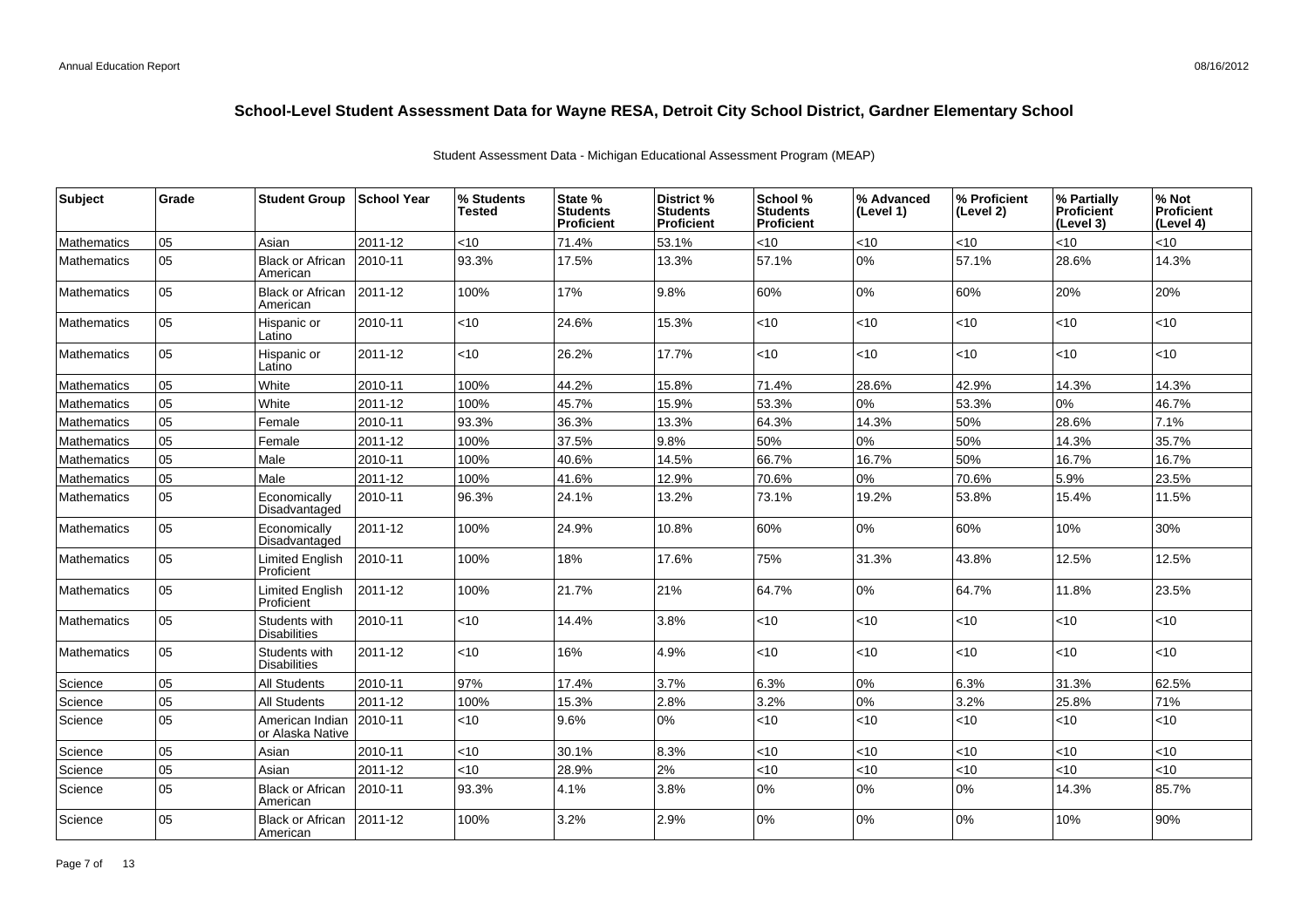| <b>Subject</b> | <b>Grade</b> | <b>Student Group</b>                 | <b>School Year</b> | % Students<br><b>Tested</b> | State %<br>Students<br><b>Proficient</b> | District %<br><b>Students</b><br>Proficient | School %<br><b>Students</b><br><b>Proficient</b> | % Advanced<br>(Level 1) | % Proficient<br>(Level 2) | % Partially<br>Proficient<br>(Level 3) | % Not<br>Proficient<br>(Level 4) |
|----------------|--------------|--------------------------------------|--------------------|-----------------------------|------------------------------------------|---------------------------------------------|--------------------------------------------------|-------------------------|---------------------------|----------------------------------------|----------------------------------|
| Science        | l 05         | Hispanic or<br>Latino                | 2010-11            | $\vert$ <10                 | 7.4%                                     | 2.7%                                        | $<$ 10                                           | < 10                    | < 10                      | $\leq 10$                              | $<$ 10                           |
| Science        | 05           | Hispanic or<br>Latino                | 2011-12            | < 10                        | 6.2%                                     | 3.1%                                        | < 10                                             | < 10                    | < 10                      | $ $ < 10                               | $<$ 10                           |
| Science        | 05           | White                                | 2010-11            | 100%                        | 21.4%                                    | 2.9%                                        | 7.1%                                             | 0%                      | 7.1%                      | 50%                                    | 42.9%                            |
| Science        | 05           | White                                | 2011-12            | 100%                        | 18.9%                                    | 1.4%                                        | 0%                                               | 0%                      | 0%                        | 20%                                    | 80%                              |
| Science        | 05           | Female                               | 2010-11            | 93.3%                       | 15.5%                                    | 3.6%                                        | 7.1%                                             | 0%                      | 7.1%                      | 35.7%                                  | 57.1%                            |
| Science        | 05           | Female                               | 2011-12            | 100%                        | 13.6%                                    | 2.6%                                        | 7.1%                                             | 0%                      | 7.1%                      | 14.3%                                  | 78.6%                            |
| Science        | 05           | Male                                 | 2010-11            | 100%                        | 19.1%                                    | 3.8%                                        | 5.6%                                             | 0%                      | 5.6%                      | 27.8%                                  | 66.7%                            |
| Science        | 05           | Male                                 | 2011-12            | 100%                        | 17%                                      | 3%                                          | 0%                                               | 0%                      | 0%                        | 35.3%                                  | 64.7%                            |
| Science        | l 05         | Economically<br>Disadvantaged        | 2010-11            | 96.3%                       | 8.3%                                     | 3.5%                                        | 7.7%                                             | 0%                      | 7.7%                      | 38.5%                                  | 53.8%                            |
| Science        | l 05         | Economically<br>Disadvantaged        | 2011-12            | 100%                        | 7%                                       | 2.3%                                        | 3.3%                                             | 0%                      | 3.3%                      | 26.7%                                  | 70%                              |
| Science        | 05           | <b>Limited English</b><br>Proficient | 2010-11            | 100%                        | 2%                                       | 3.5%                                        | 12.5%                                            | 0%                      | 12.5%                     | 43.8%                                  | 43.8%                            |
| Science        | 05           | Limited English<br>Proficient        | 2011-12            | 100%                        | 2.5%                                     | 3%                                          | 5.9%                                             | 0%                      | 5.9%                      | 29.4%                                  | 64.7%                            |
| Science        | 05           | Students with<br><b>Disabilities</b> | 2010-11            | $ $ < 10                    | 5.8%                                     | 0.8%                                        | $<$ 10                                           | < 10                    | < 10                      | $ $ < 10                               | $<$ 10                           |
| Science        | 05           | Students with<br><b>Disabilities</b> | 2011-12            | < 10                        | 5.5%                                     | 1.7%                                        | < 10                                             | < 10                    | < 10                      | $\mathsf{I}$ <10                       | <10                              |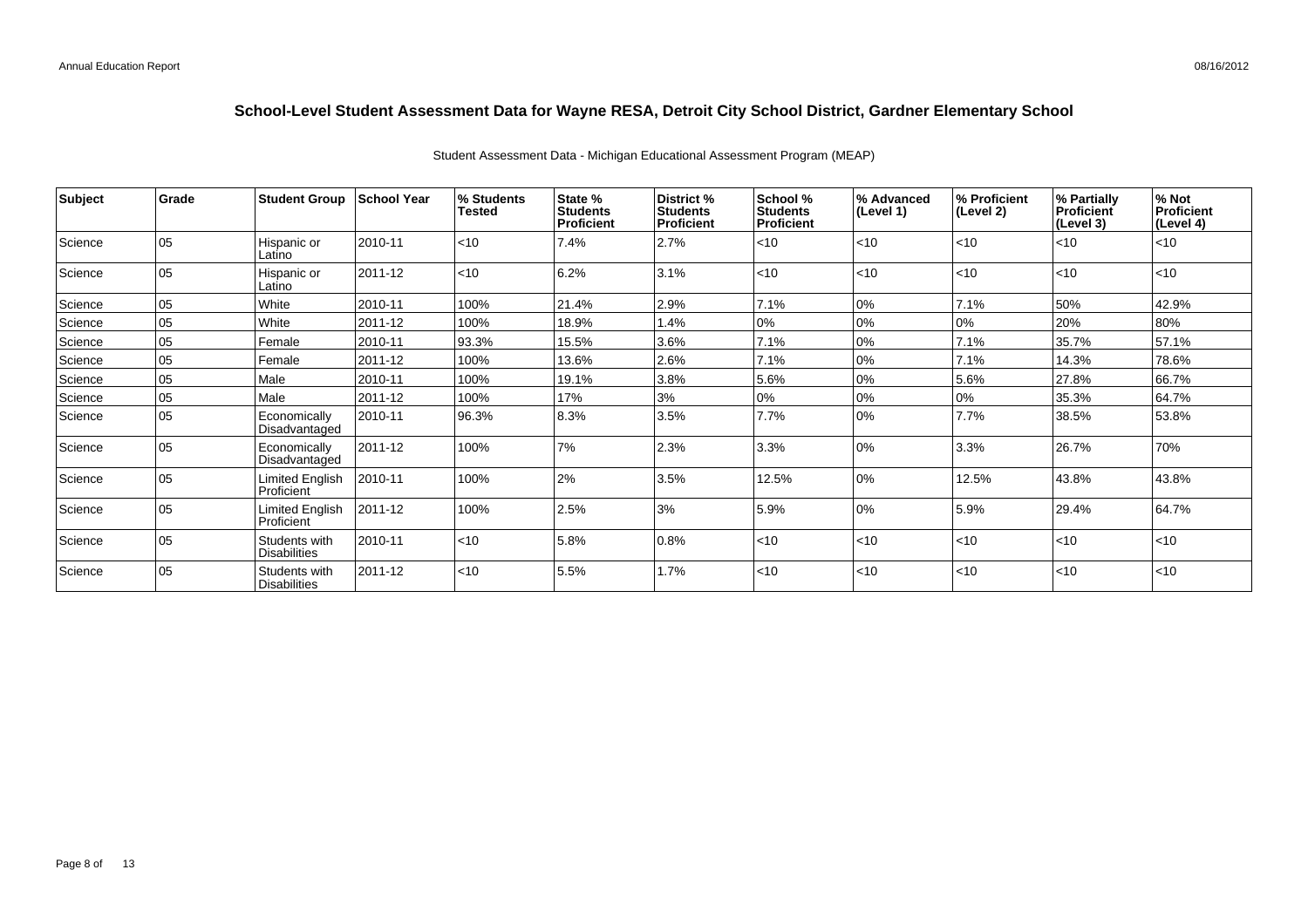Student Assessment Data - Michigan Merit Examination (MME)

| Subject | Grade | ⊺Student Group | School Year | <b>Students</b> l%<br><b>Tested</b> | State %<br><b>Students</b><br><b>Proficient</b> | District %<br><b>Students</b><br>Proficient | School %<br>Students<br><b>Proficien</b> | 1 O /<br><i>/</i> ∘ Advanced<br>∣(Level 1' | % Proficient<br>$ $ (Level 2) | <sup>1</sup> % Partiali<br>Proficient<br>$ $ (Level $3$ | % Not<br>Proficient<br>(Level 4) |
|---------|-------|----------------|-------------|-------------------------------------|-------------------------------------------------|---------------------------------------------|------------------------------------------|--------------------------------------------|-------------------------------|---------------------------------------------------------|----------------------------------|
|---------|-------|----------------|-------------|-------------------------------------|-------------------------------------------------|---------------------------------------------|------------------------------------------|--------------------------------------------|-------------------------------|---------------------------------------------------------|----------------------------------|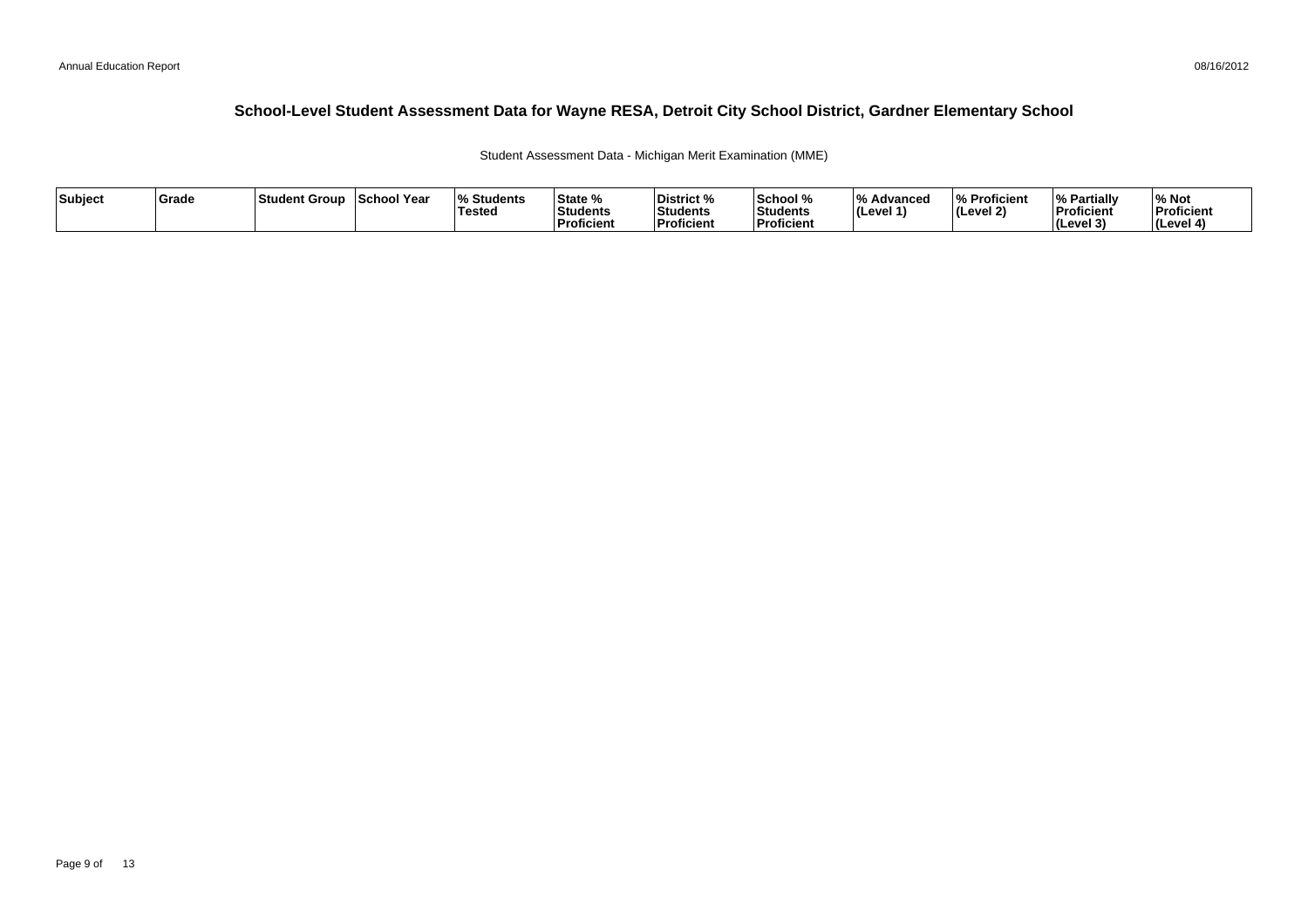# **School-Level Student Assessment Data for Wayne RESA, Detroit City School District, Gardner Elementary School**

Student Assessment Data - MI-Access : Functional Independence

| Subject | Grade | ∣Student Group | <b>School Year</b> | $\Omega$<br>Students<br><b>Tested</b> | State % Stu<br>studen•r<br>Proficient | District %<br>Students<br>Proficient | ∣School %<br>Students<br>l Proficient | Surpassed<br>∣ (Level 1 | % Attained<br>∣(Level 2) | b Emerging ه.<br>$ $ (Level 3) |
|---------|-------|----------------|--------------------|---------------------------------------|---------------------------------------|--------------------------------------|---------------------------------------|-------------------------|--------------------------|--------------------------------|
|---------|-------|----------------|--------------------|---------------------------------------|---------------------------------------|--------------------------------------|---------------------------------------|-------------------------|--------------------------|--------------------------------|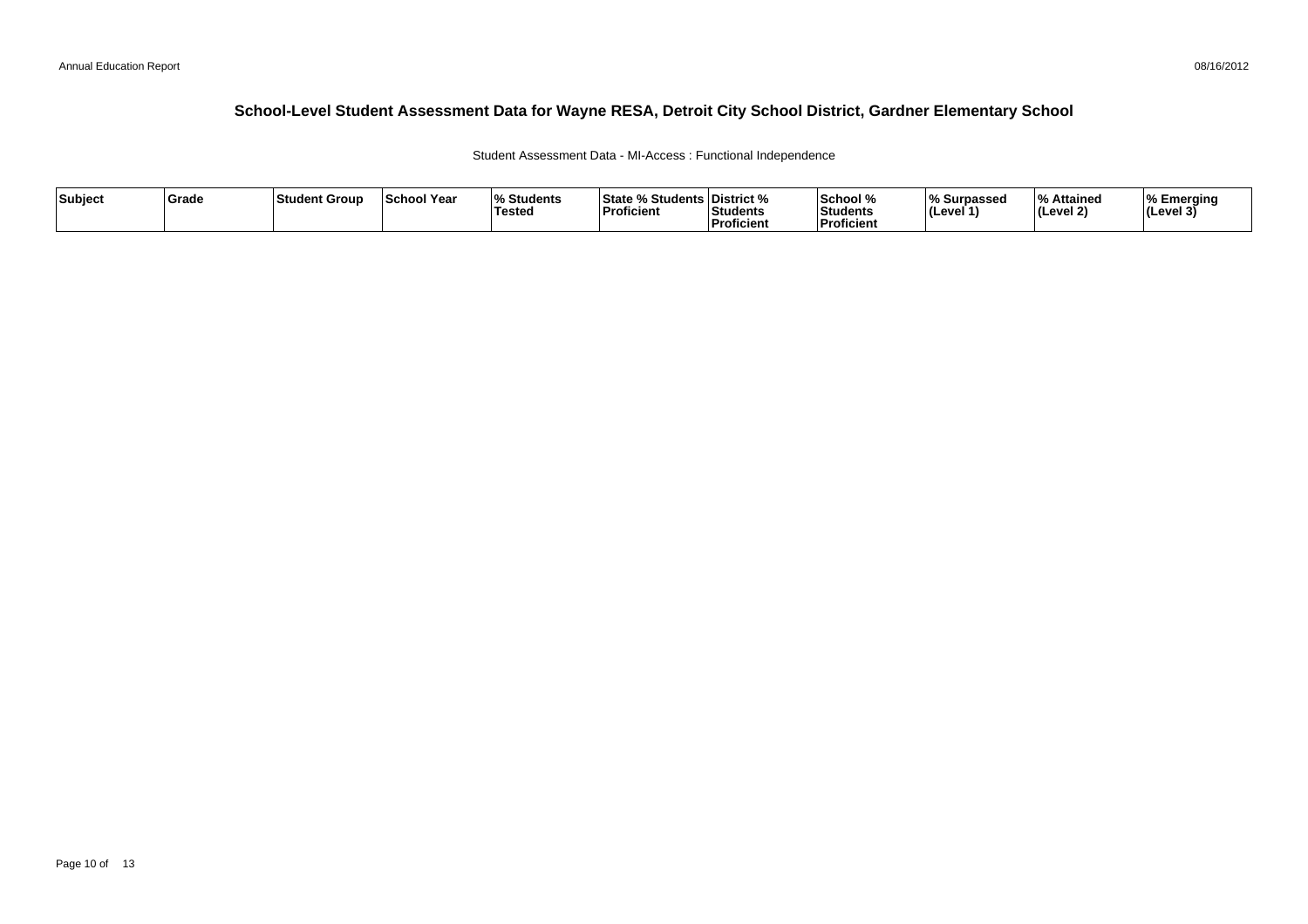# **School-Level Student Assessment Data for Wayne RESA, Detroit City School District, Gardner Elementary School**

Student Assessment Data - MI-Access : Supported Independence

| Subject | Grade | ∣Student Group | <b>School Year</b> | $\Omega$<br>Students<br><b>Tested</b> | State % Stu<br>studen•r<br>Proficient | District %<br>Students<br>Proficient | ∣School %<br>Students<br>l Proficient | Surpassed<br>∣ (Level 1 | % Attained<br>∣(Level 2) | b Emerging ه.<br>$ $ (Level 3) |
|---------|-------|----------------|--------------------|---------------------------------------|---------------------------------------|--------------------------------------|---------------------------------------|-------------------------|--------------------------|--------------------------------|
|---------|-------|----------------|--------------------|---------------------------------------|---------------------------------------|--------------------------------------|---------------------------------------|-------------------------|--------------------------|--------------------------------|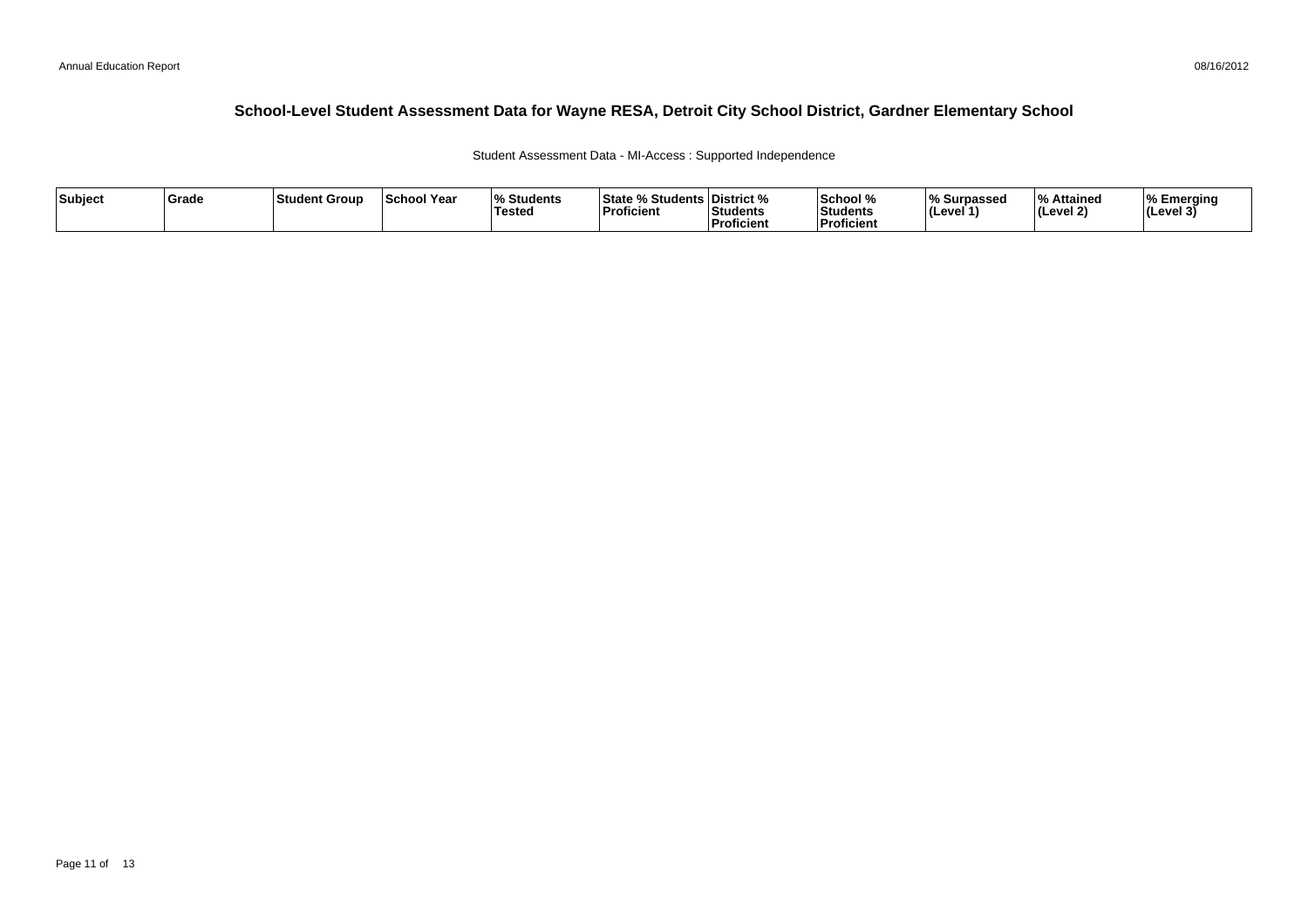# **School-Level Student Assessment Data for Wayne RESA, Detroit City School District, Gardner Elementary School**

#### Student Assessment Data - MI-Access : Participation

| Subject | ∣Grade | ⊺Student Group | <b>School Year</b> | $\overline{\mathbf{0}}$<br>Students ،<br>Tested | State % Students District %<br>Proficient | Students<br>Proficient | School %<br>Students<br><b>Proficient</b> | % Surpassed<br><b>I</b> (Level · | % Attained<br>(Level 2) | <b>I% Emerging</b><br> (Level 3) |
|---------|--------|----------------|--------------------|-------------------------------------------------|-------------------------------------------|------------------------|-------------------------------------------|----------------------------------|-------------------------|----------------------------------|
|---------|--------|----------------|--------------------|-------------------------------------------------|-------------------------------------------|------------------------|-------------------------------------------|----------------------------------|-------------------------|----------------------------------|